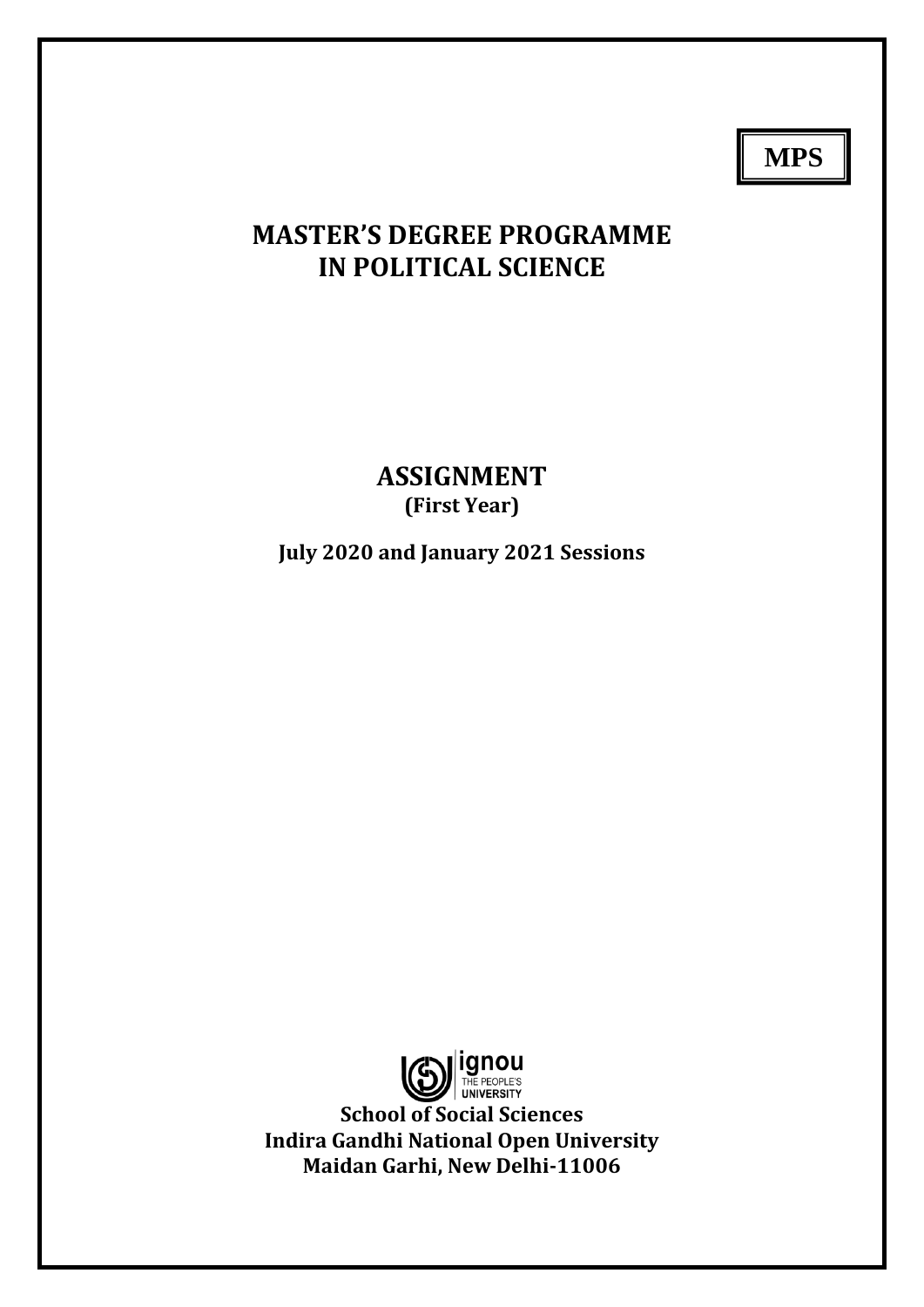## **M.A. (Political Science) CORE COURSES**

Dear learner,

As explained in the Programme Guide, you will have to do a Tutor Marked Assignment for each course in Political Science. This booklet contains the assignments of the first year courses of the Masters Programme in Political Science.

You need to submit all the assignments within the stipulated time for being eligible to appear in the term-end examination. Before you attempt the assignments, please read the instructions carefully provided in the Programme Guide.

**It is important that you write the answers in your own words**. Your answers should be within the approximate range of the word-limit set for a particular section. Remember, writing answers to assignment questions will improve your writing skills and prepare you for the term-end examination.

All assignments, including these, have to be **submitted to the Coordinator of your Study Centre**. Remember to obtain a receipt from the Study Centre for the assignments submitted and retain it. If possible, keep a Xerox copy of the assignments with you.

The Study Centre will have to return the assignments to you after they are evaluated. Please insist on this. The Study Centre will note down the marked awarded for each assignment and forward them to the Student Evaluation Division (SED) at IGNOU, New Delhi.

## **Submission:**

The completed assignments should be submitted as per the following schedule.

| <b>Session</b>           | <b>Last Date of Submission</b> | To be Submitted to                                        |
|--------------------------|--------------------------------|-----------------------------------------------------------|
| For July 2020 Session    | March 31, 2021                 | The Coordinator of the<br>Study Centre allotted to<br>you |
| For January 2021 Session | September 30, 2021             |                                                           |

Wishing you all the best,

**Faculty of Political Science**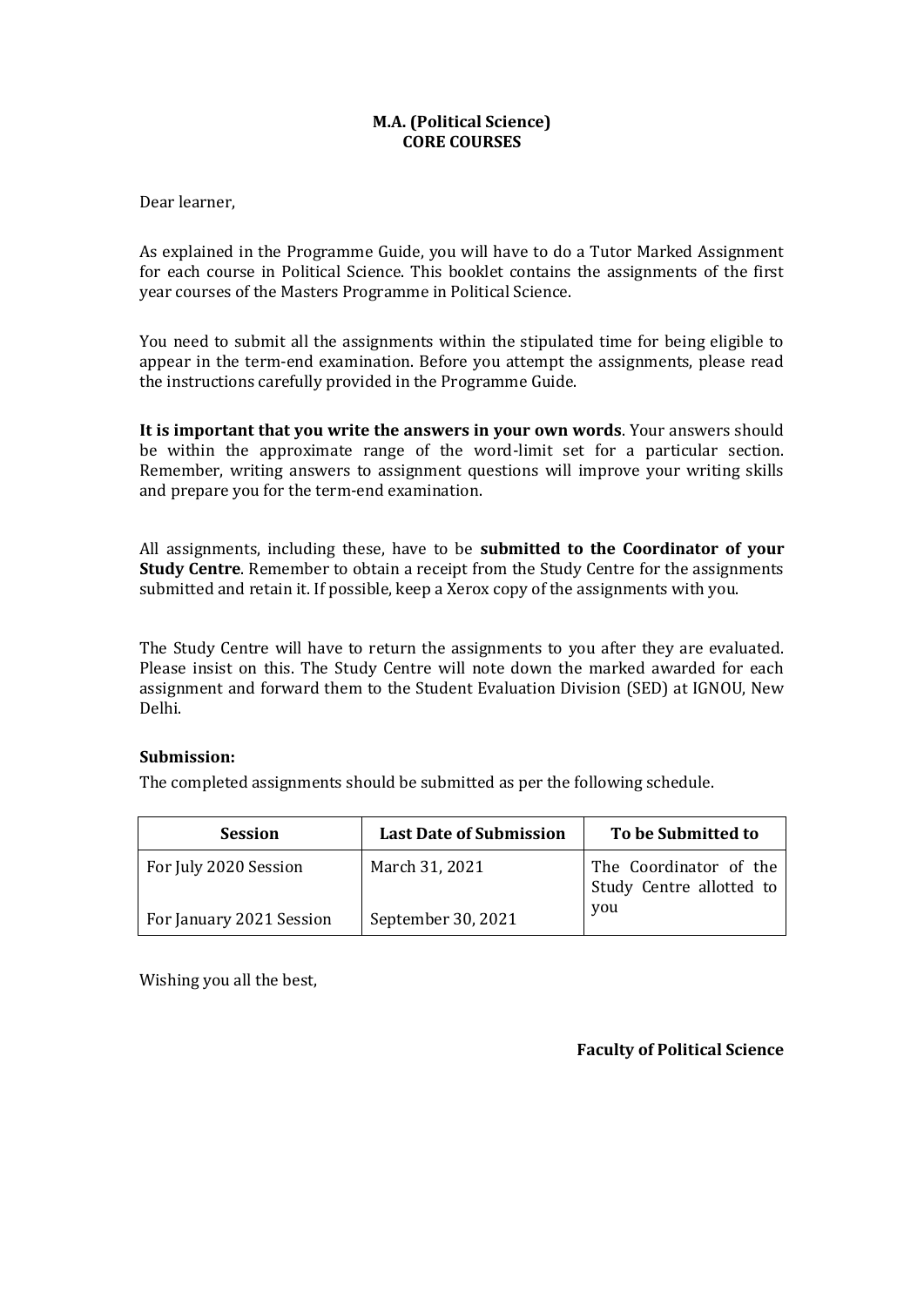#### **POLITICAL THEORY (MPS-001) TUTOR MARKED ASSIGNMENT**

**Course Code: MPS-001 Assignment Code: Asst/TMA/2020-21 Marks: 100**

**Answer five questions in all, selecting at least two questions from each section. Each question is to be answered in about 500 words. Each question carries 20 marks.** 

## **SECTION- I**

- 1. Write a note on contemporary political theory.
- 2. Discuss John Rawls' theory of justice.
- 3. Examine the inter-relationship of duties and rights within liberal thought.
- 4. Discuss the Marxist view of citizenship.
- 5. Trace the development of the concept of Sovereignty.

#### **SECTION- II**

#### **Write a short note on the following in about 250 words each.**

- 6. (a) Fascist World view (b) Patriarchy
- 7. (a) Technique of Non-violence (b) Weakest link of the Chain (V. I. Lenin)
- 8. (a) Communitarianism (b) Political Theory in a globalizing Word
- 9. (a) Ideology of classical liberalism (b) Liberal Democratic Welfare State
- 10. (a) Individualism (b) Surplus Value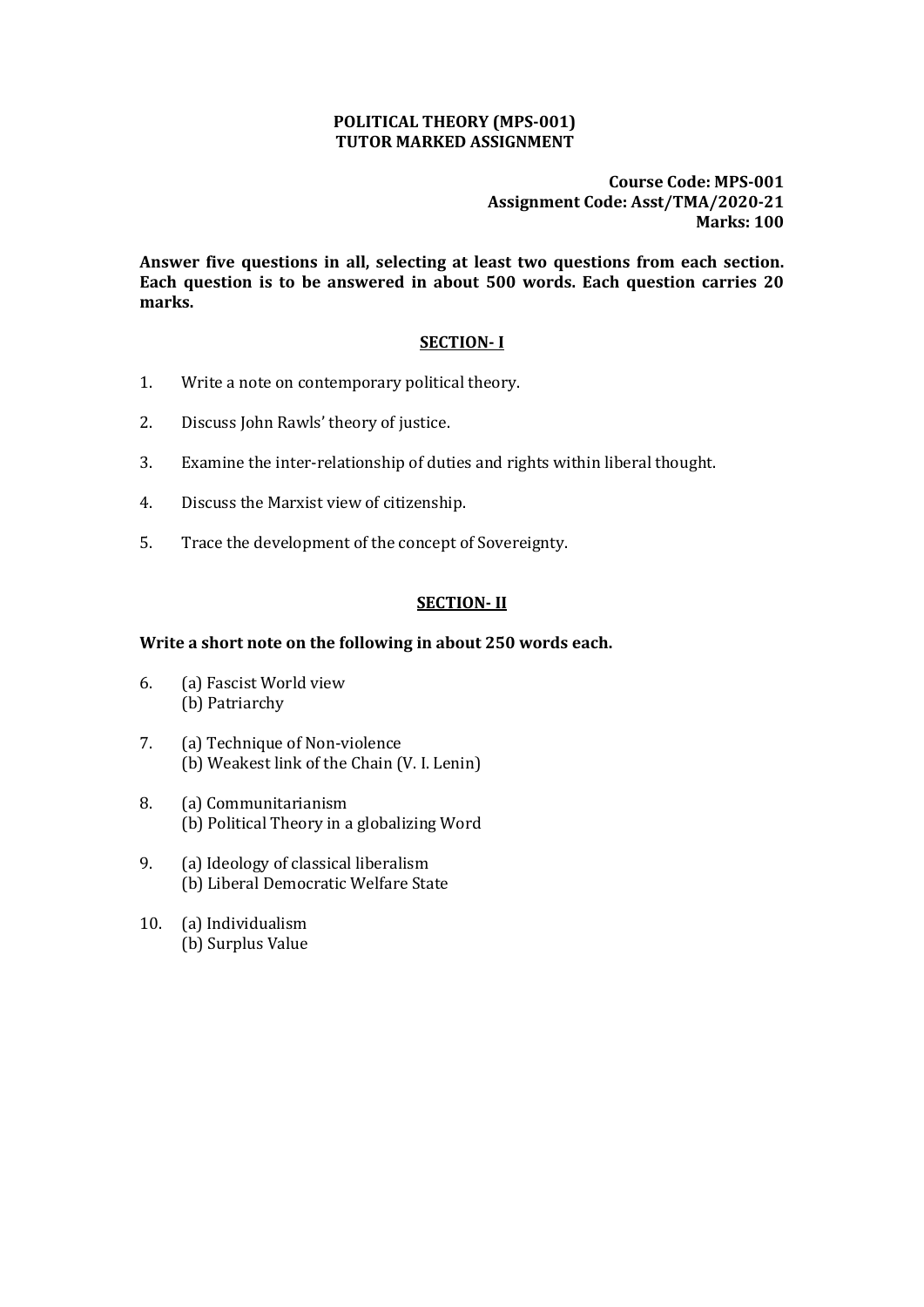#### **INTERNATIONAL RELATIONS: THEORY AND PROBLEMS (MPS-002) TUTOR MARKED ASSIGNMENT**

**Course Code: MPS-002 Assignment Code: Asst/TMA/2020-21 Marks: 100**

**Answer five questions in all, selecting at least two questions from each section. Each question is to be answered in about 500 words. Each question carries 20 marks.**

## **SECTION- I**

- 1. Identify the core assumptions of realist theory of International Relations. Explain how classical realist's view of international politics is different from structural realist view.
- 2. Describe the nature and characteristics of the state in the Third World.
- 3. The North continues to be a voracious consumer and the South continues to be in want and misery'. Assess the statement in the context of global environmental degradation.
- 4. How does feminism define power? Explain the core ideas of feminism in international relations.
- 5. In what ways regionalism acts as catalyst for peace and stability. Give your assessment in the context of ASEAN's role.

## **SECTION-II**

Write a short note on the following in about 250 words each:

- 6. (a) Globalization and globalism
	- (b) Democratic peace theory
- 7. (a) Theory of center and periphery
	- (b) WTO and developing countries
- 8. (a) Theory of nuclear deterrence
	- (b) Marxist approach to the study of IR
- 9. (a) Ricardo's theory of comparative advantage (b) 'Tied' aid and 'untied' aid
- 10. (a) 'Self-help' system

(b) South-South cooperation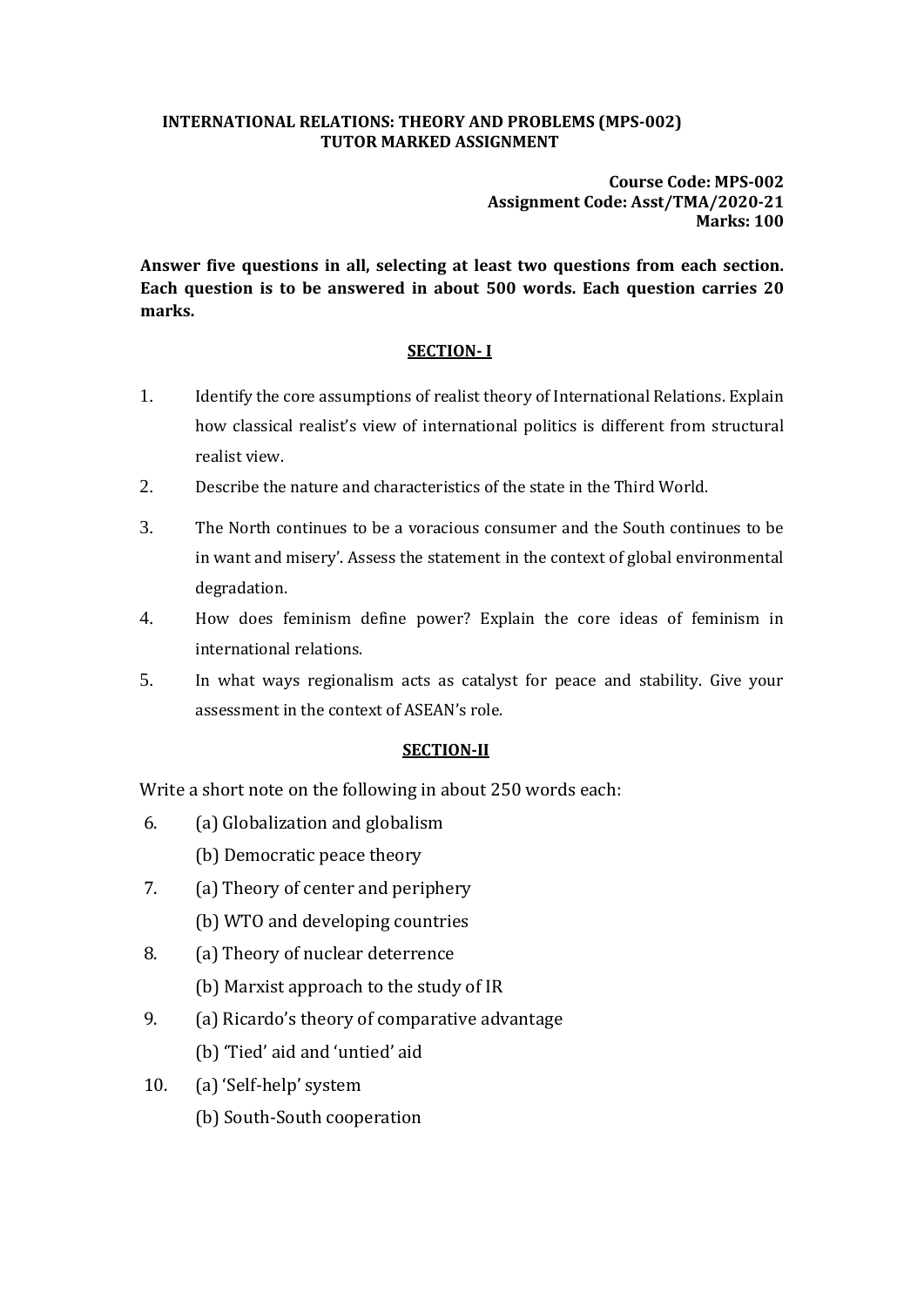#### **INDIA: DEMOCRACY AND DEVELOPMENT (MPS-003) TUTOR MARKED ASSIGNMENT**

**Course Code: MPS-003 Assignment Code: ASST/TMA/2020-21 Marks: 100**

**Answer any five questions in about 500 words each. Attempt at least two questions from each section. Each question carries 20 marks.**

# **SECTION-I**

- 1. Explain how democracy and development are related to each other.
- 2. Discuss the nature of relationship between police, army and bureaucracy.
- 3. What are the causes of internal migration? Explain.
- 4. Discuss the working of federal system in India.
- 5. Compare the main provisions of the 73rd and 74th Constitutional Amendments.

## **SECTION-II**

- 6. Comment on the following in about 250 words each.
	- a) Sustainable Development
	- b) Caste Inequalities
- 7. Comment on the following in about 250 words each.
	- a) Media and Democracy
	- b) Ethnic politics
- 8. Comment on the following in about 250 words each.
	- a) Economic reforms and working class
	- b) The basis of regionalism
- 9. Comment on the following in about 250 words each.
	- a) Gender and Justice
	- b) Substantive Democracy
- 10. Comment on the following in about 250 words each.
	- a) Language and politics in India.
	- b) Role of civil society in Indian democracy.